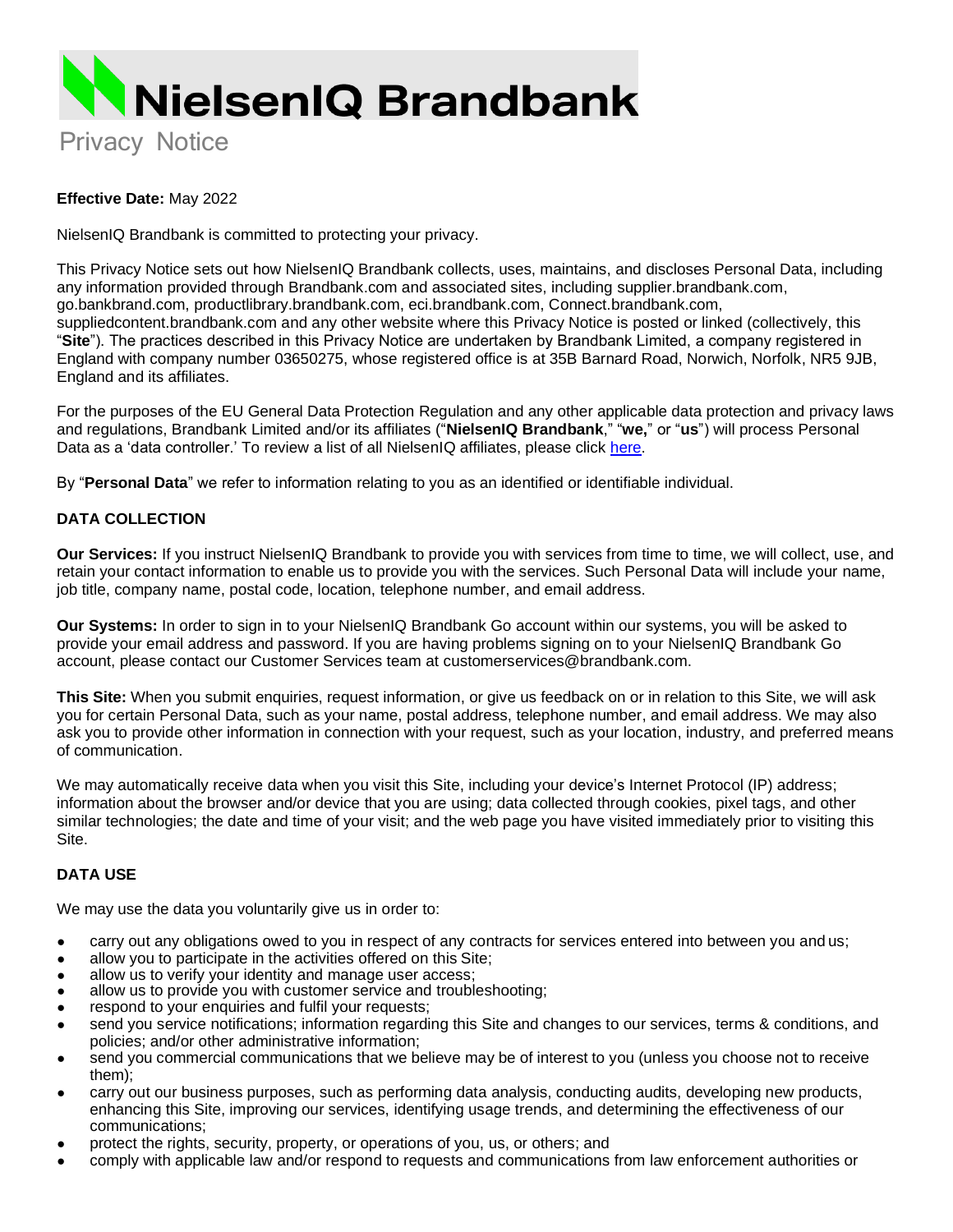other government officials.

We may use the data we receive from your use of this Site in the following ways:

- Your IP address: Your IP address is a number that your Internet Service Provider (ISP) assigns to the device that you are using. An IP address is identified and logged automatically in our server log files whenever a user visits this Site, along with the time of the visit and the page(s) that were visited. Collecting IP addresses is standard practice on the Internet and is done automatically by many websites. We use IP addresses for various purposes, such as calculating usage levels, helping diagnose server problems, and administering this Site.
- **Cookies:** Cookies are small text files that web servers place on your computer or device. This Site may use session cookies (which expire when you close your browser) and persistent cookies (which remain on your computer or device after you close your browser, until you delete them or they expire). We use cookies for security purposes as well as to help you navigate this Site, display information more effectively, and better serve you with tailored information on this Site. We also use cookies to gather statistical information about how visitors use this Site in order to continually improve its design and functions. If you do not want data to be collected from your computer or device by cookies, most browsers have a setting that allows you to decline the use of cookies. Some features of this Site may not work properly if you decline the use of cookies. To learn more about cookies generally, please visi[t](http://www.allaboutcookies.org/) [http://www.allaboutcookies.org/. F](http://www.allaboutcookies.org/)or more information about our use of cookies on this Site, please see our Cookie Policy.
- **Pixel tags, web beacons, clear GIFs, and other similar technologies.** We may use these technologies in connection with some pages on this Site to track the actions of users, compile statistics about usage of this Site, and associate non-identifiable demographic and preference data with device-related data (e.g., cookie IDs).

**Google Analytics:** We use Google Analytics to help us analyse how visitors use this Site. Among other things, Google Analytics uses cookies to collect data about the number of visitors to this Site, the web page that referred visitors to this Site, and the pages that visitors view while using this Site. To learn more about Google Analytics' data practices, please visit [https://support.google.com/analytics/answer/6004245?hl=en.](https://support.google.com/analytics/answer/6004245?hl=en) To opt out of being tracked by Google Analytics across all websites, visit<http://tools.google.com/dlpage/gaoptout.>

We will only use your Personal Data for the purposes for which we collected it, unless we reasonably consider that we need to use it for another reason and that reason is compatible with the original purpose. We will never use your Personal Data to advertise, promote, or market third-party goods or services to you.

# **DATA DISCLOSURES**

In connection with one or more of the purposes described above, we may disclose your data to:

- other entities within the [Nielsen group of companies:](https://nielseniq.com/global/en/legal/gdpr-operating-entities/)
- third parties that provide services to us, such as website hosting, access management, invoicing, data analysis, infrastructure provision, IT services, email delivery services, auditing services, and other similar services;
- other visitors of this Site or NielsenIQ representatives in order to identify you to anyone to whom you send messages through this Site;
- analytics and search engine providers that assist us in the improvement and optimisation of this Site;
- relevant third parties in the event of a corporation transaction, such as a reorganisation, merger, sale, joint venture, assignment, transfer, or other disposition of all or any portion of our business, assets, or stock (including in connection with any bankruptcy or similar proceedings);
- competent governmental and public authorities, in each case to comply with legal or regulatory obligations or requests; and
- other third parties as we believe to be necessary or appropriate: (a) under applicable law; (b) to comply with legal process; (c) to enforce our terms & conditions; (d) to protect our operations or those of any of our affiliates; (e) to protect our rights, privacy, security, or property and/or that of our affiliates, you, or others; and (f) to allow us to pursue available remedies or limit the damages that we may sustain.

## **THIRD-PARTY SITES**

This Privacy Notice does not address, and we are not responsible for, the privacy, data security, or other practices of any third parties. The inclusion of a link on this Site does not imply endorsement of the linked site by us or by our affiliates.

## **DATA SECURITY**

We use reasonable organisational, technical, and administrative measures to protect Personal Data under our control. Unfortunately, no data transmission over the Internet or data storage system can be guaranteed to be 100% secure. If you have reason to believe that your interaction with us is no longer secure (for example, if you feel that the security of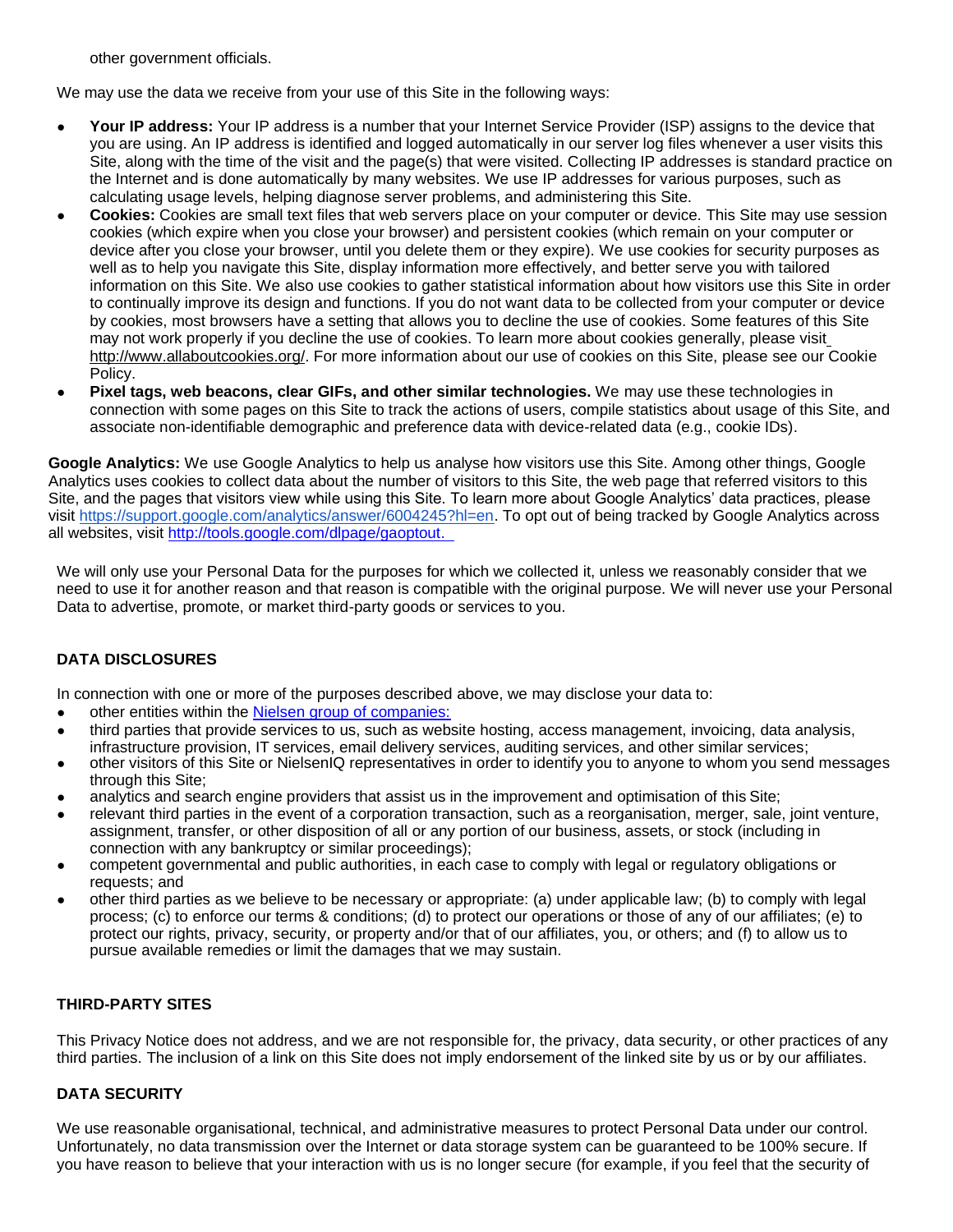any account you might have with us has been compromised), please immediately notify us of the problem by contacting us in accordance with the "Contacting Us" section below.

## **YOUR CHOICES AND LEGAL RIGHTS**

If you no longer want to receive electronic newsletters, marketing communications, and other communications related to our products or services, you can click on the "unsubscribe" link available in each email that you receive from us or contact marketing@brandbank.com or your Account Manage and request to be removed from our email marketing database. Please note that if you opt out of receiving marketing-related messages from us, we may still send you important administrative messages as part of your ongoing use of our services.

You have rights in relation to any Personal Data that we hold about you. Depending on your country/state of residence, you may have the right to:

- request confirmation that we are processing your Personal Data;
- request a copy of the Personal Data we hold about you;
- request that we update the Personal Data we hold about you or correct such data that is inaccurate or incomplete;
- restrict the way in which we use your Personal Data (e.g., if we have no legal right to keep using it) or limit our use of your Personal Data (e.g., if your Personal Data is inaccurate or unlawfully held);
- object to our processing of your Personal Data;
- withdraw the consent that you have given us to process your Personal Data (where we process your Personal Data on the basis of your consent);
- request that we delete the Personal Data we hold about you;
- request us to transmit your Personal Data to another data controller, where technically feasible; and
- lodge a complaint with the appropriate data protection or privacy authority regarding our processing of your Personal Data.

If you wish to exercise one or more of the rights described above, please contact us at connect.privacy@smb.nielseniq.com. Because we want to avoid taking action regarding your Personal Data at the direction of someone other than you, please note that we may require proof of your identity before we can give effect to these rights.

We try to respond to all legitimate requests within one month. Occasionally, it may take us longer than a month if your request is particularly complex or you have made a number of requests. In this case, we will notify you and keep you updated.

# **DATA RETENTION**

We will retain your Personal Data for the period necessary to fulfil the purposes we collected it for, including for the purposes of satisfying any of our legal, accounting, or reporting requirements.

To determine the appropriate retention period, we consider the amount, nature, and sensitivity of the Personal Data; the potential risk of harm from unauthorised use or disclosure of your Personal Data; the purposes for which we process your Personal Data and whether we can achieve those purposes through other means; and the applicable legal requirements.

## **LEGAL BASIS FOR PROCESSING PERSONAL DATA**

We will only process your Personal Data for as long as we have a relevant legal basis to do so. This is usually in order to provide you with the contractual services you have requested from NielsenIQ Brandbank (contractual necessity) or if you have provided us with adequate consent to process your Personal Data for other purposes. We will only rely on consent as a legal basis in relation to processing that is entirely voluntary (i.e., not necessary or obligatory).

If we choose to process your Personal Data under the legal basis of our legitimate interests, we make sure our activity is appropriately balanced by strong privacy protections designed to minimize the risks to you and others.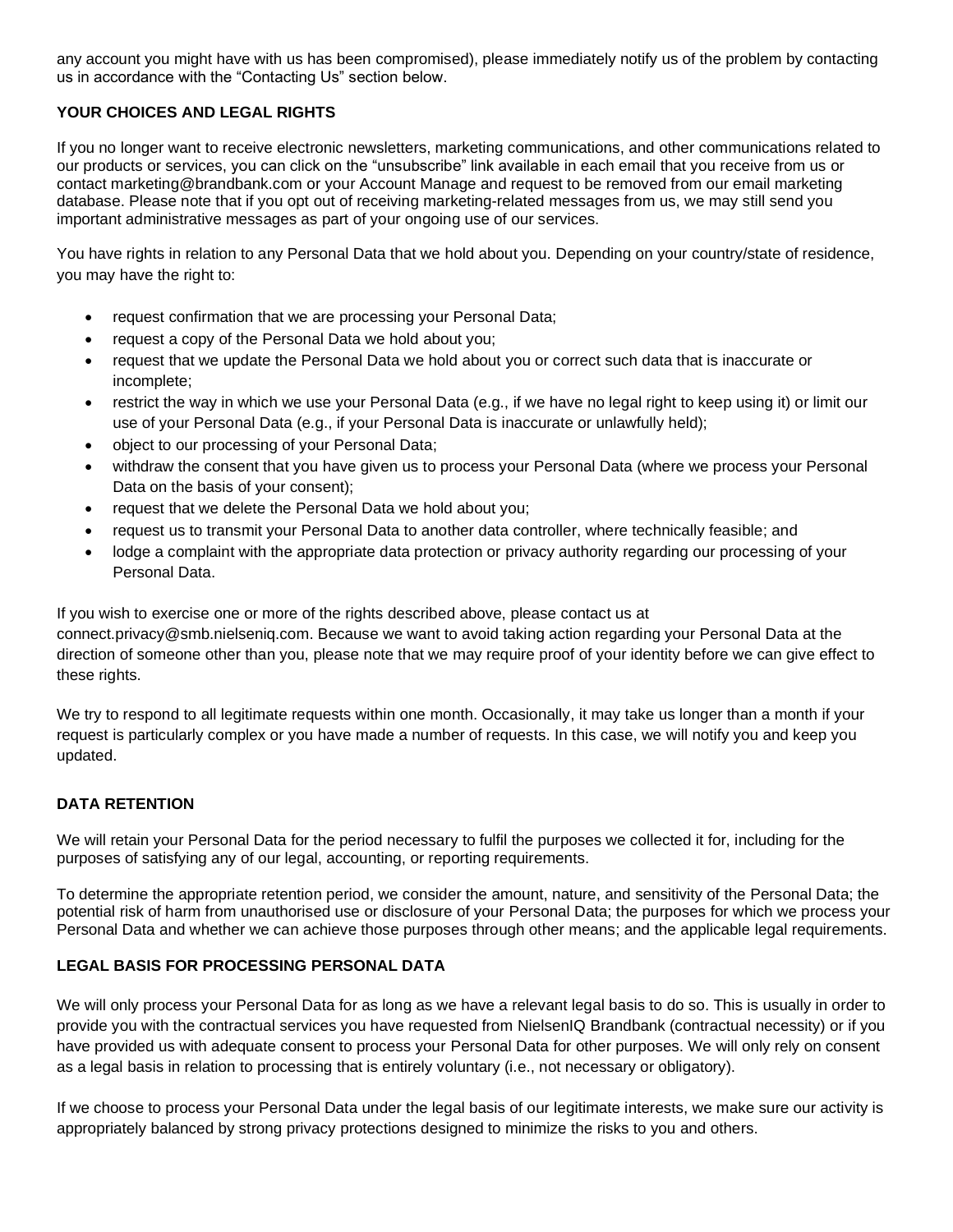We may also process your Personal Data if necessary for us to comply with a legal obligation arising under an applicable law to which we are subject.

If you have any questions or concerns about the legal basis upon which we collect and use your Personal Data, please contact us at connect.privacy@smb.nielseniq.com.

## **USE OF THIS SITE BY MINORS**

We understand the importance of protecting the privacy of minors, especially in the online environment. This Site is not directed to minors under the age of 18, and we request that minors not use this Site. If we become aware that we have received Personal Data from a minor under the age of 18, we will make reasonable efforts to delete such data from our records.

#### **CROSS-BORDER TRANSFERS**

The data processing and disclosures described in this Privacy Notice may result in the transfer of your Personal Data to countries or regions with data protection or privacy laws that differ from those in effect in your home country. In such cases, we will ensure that there are adequate safeguards in place to protect your Personal Data. If you are based in the EU/EEA, UK, or Switzerland, such safeguards may include a data transfer agreement with the data recipient based on standard contractual clauses or such other mechanism as is approved by the European Commission or UK Information Commissioner's Office for data transfers to third countries. To see a list of countries to which we may transfer your Personal Data, please click [here.](https://nielseniq.com/global/en/legal/gdpr-operating-entities/) For further details relating to the cross-border transfers and the safeguards used with respect to such transfers, please contact us at [connect.privacy@smb.nielseniq.](mailto:connect.privacy@smb.nielseniq)

#### **SENSITIVE DATA**

We ask that you neither send nor disclose to us any sensitive personal data (e.g., information related to your racial or ethnic origin, political opinions, religion or other beliefs, health, criminal background, or trade union membership) on or through this Site or otherwise. If we do receive any sensitive personal data about you, we will, where necessary, obtain your explicit consent to use such data in accordance with applicable data protection laws.

#### **CALIFORNIA CONSUMER PRIVACY ACT OF 2018 ("CCPA")**

If you are a California resident, you can make certain requests regarding your personal information. We will fulfil each of these requests per the requirements of California law.

- You can request access to a copy of the personal information we have about you, including a list of categories of your personal information that we have sold and a list of categories of your personal information that we have shared with another company for a business purpose.
- You can request that we delete your personal information.
- You can request that we stop selling your personal information.

We disclosed certain categories of California residents' personal information to the categories of third parties as shown in the Data Disclosures section above. We do not and will not sell California residents' personal information. We do not sell the personal information of minors under 16 years of age.

We will not discriminate against you for exercising your rights. This generally means we will not deny you our services, charge different prices or rates, provide a different level of service. Please note, if you ask us to delete your data, it may impact your experience with us, and you may not be able to use certain services which require usage of your personal information to function.

If you have questions or concerns regarding your CCPA rights, or want to exercise the CCPA rights described above, please email us at [connect.privacy@smb.nielseniq.com.](mailto:connect.privacy@smb.nielseniq.com)

## **UPDATES TO THIS PRIVACY NOTICE**

We may change this Privacy Notice at any time to ensure it always accurately reflects the way we collect, use, and safeguard your Personal Data.

Please look at the "Effective Date" at the top of this page to see when this Privacy Notice was last revised. Any changes will become effective when we post the revised Privacy Notice on this Site.